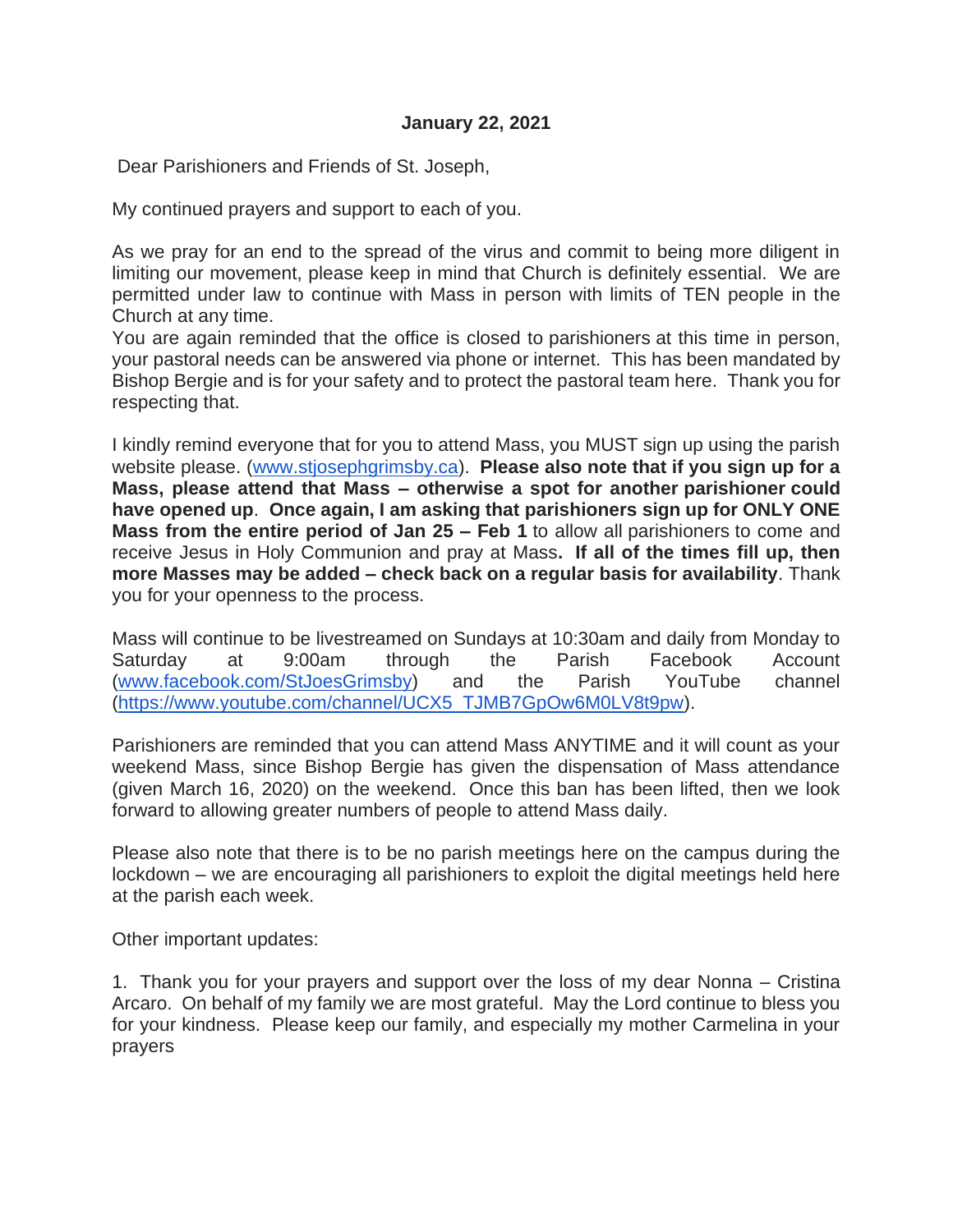2. We welcome Seminarian Yohander Sanchez to our parish. Yohander is studying to be a priest for our Diocese. Since the Seminary of St. Peter is currently closed due to COVID, Yohander will be living here at St. Joseph in residence. Please pray for Yohander and all our seminarians as they discern God's call in their lives. Welcome Yohander and God bless you!

3. **We have already sold 60%** of our ST. JOSEPH PARISH SUPERBOWL SQUARES fundraiser to support our youth of the parish who will participate in the World Youth Day with Pope Francis in Lisbon, Portugal in 2023. The Superbowl takes place on Sunday February 7<sup>th</sup>. Squares can be purchased for \$25 a square. Buy your tickets now before they are gone!

Squares can be purchased with the priest when you attend Mass over the weekend, through emailing the parish office at [sjrc.grimsby@cogeco.net](mailto:sjrc.grimsby@cogeco.net) or by calling the parish office 905-945-2661. Payments can be made in an envelope at Mass, or through etransfer to [myparishgift@gmail.com](mailto:myparishgift@gmail.com) **but please state on the memo line must read SUPERBOWL** (so we do not think it is your regular parish offering for the week).

## SUPERBOWL SQUARES rules are as follows.

# **THE NUMBERS FOR THE FOOTBALL SQUARES WILL BE SELECTED WHEN THE GRID IS FILLED.**

#### **How it works:**

Once all the squares have been selected, we will randomly pick numbers from 0-9 for each team in the Super Bowl,and assign that number to a particular row or column. These numbers represent the last number in the score of each team. We are still awaiting the two teams that will be in the Superbowl this year (hopefully the Buffalo Bills are one of those

teams! This yea. If the score is AFC Team 17 – NFC Team 14, then the winning square is the one with an AFC Team number of 7, and an NFC Team number of 4.

There are 100 squares. Each square cost \$25. The total prize will be \$2,500 once all squares are sold. Since this is a Fund Raiser, 50% of the proceeds will go to the World Youth Day Fundraiser Project, and the other 50% will be distributed among the Users with the Winning Square.

To win – you do not need to know anything about football at all – it is all luck of the draw. Once the grid is filled and all 100 squares are purchased – the draw will be taken.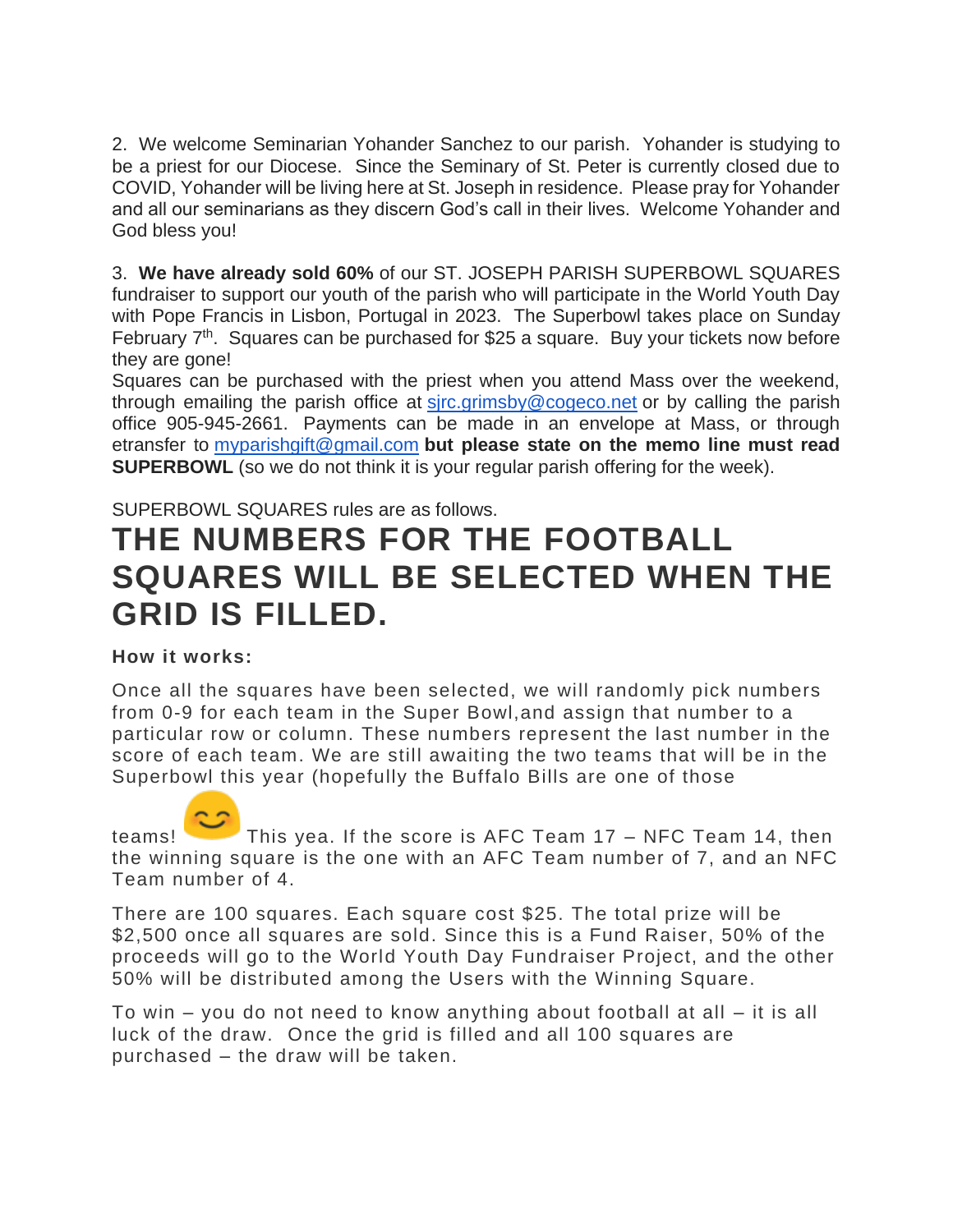The winning squares correspond to the score of the game at the end of the  $1<sup>st</sup>$  quarter, halftime,  $3<sup>rd</sup>$  quarter and then the final score. The neighbouring squares (above, below, left, and right) will also give a cash prize as well.

Winners will be as follows.

End of 1<sup>st</sup> quarter – winning square \$75 (neighbouring squares win \$25 each)

Halftime – winning square \$100 (neighbouring squares win \$50 each)

End of  $3^{rd}$  quarter – winning square \$75 (neighbouring squares win \$25 each)

Final Score – winning square \$300 (neighbouring squares win \$75 each)

Do not miss your chance to participate in this fun activity which also funds a great cause!

4. Jody Robertson, our Evangelization Minister, is organizing a fun and spiritual pilgrimage experience which we can do from our homes and neighbourhoods called the St. Francis Way! The St Francis Way takes you 503 km through an ancient Roman road from Florence to the Vatican, following in the footsteps of Saint Francis across the peaceful Italian countryside. Join us as we embark on a virtual journey to retrace his steps.

Register as a team (4), whole family or individually (will be assigned a team) and start on your way. Check-in weekly and update your distance travelled so that we can share with fellow participants and watch as you progress closer to Rome. While we cannot all gather to walk together, this is a great opportunity to stay fit and socially engage while being socially distanced. Upon registration you will receive complete details regarding how the walk will go. Join fellow parishioners in this fun adventure as we explore the life of a Saint by foot! For more information, see the parish website and find the poster attached here. To register contact the parish office.

5. Our parish Children's Liturgy & Little Spirits has gone digital. Check out the parish website or the parish YouTube channel for the links to videos to enhance faith at home for our young children.

6. If your son or daughter attends Public or Private school and is need of receiving the Sacraments this year, please contact the parish office. Classes have begun with our parish Catechist, Samantha Pellegrino. Registration will close this week.

7. Join our SECOND ALPHA session, which began January 20<sup>th</sup> and will run through March 31<sup>st</sup>. To register visit the parish website – click on "Get Involved" and scroll to the bottom. Join us for ALPHA – it is a game changer!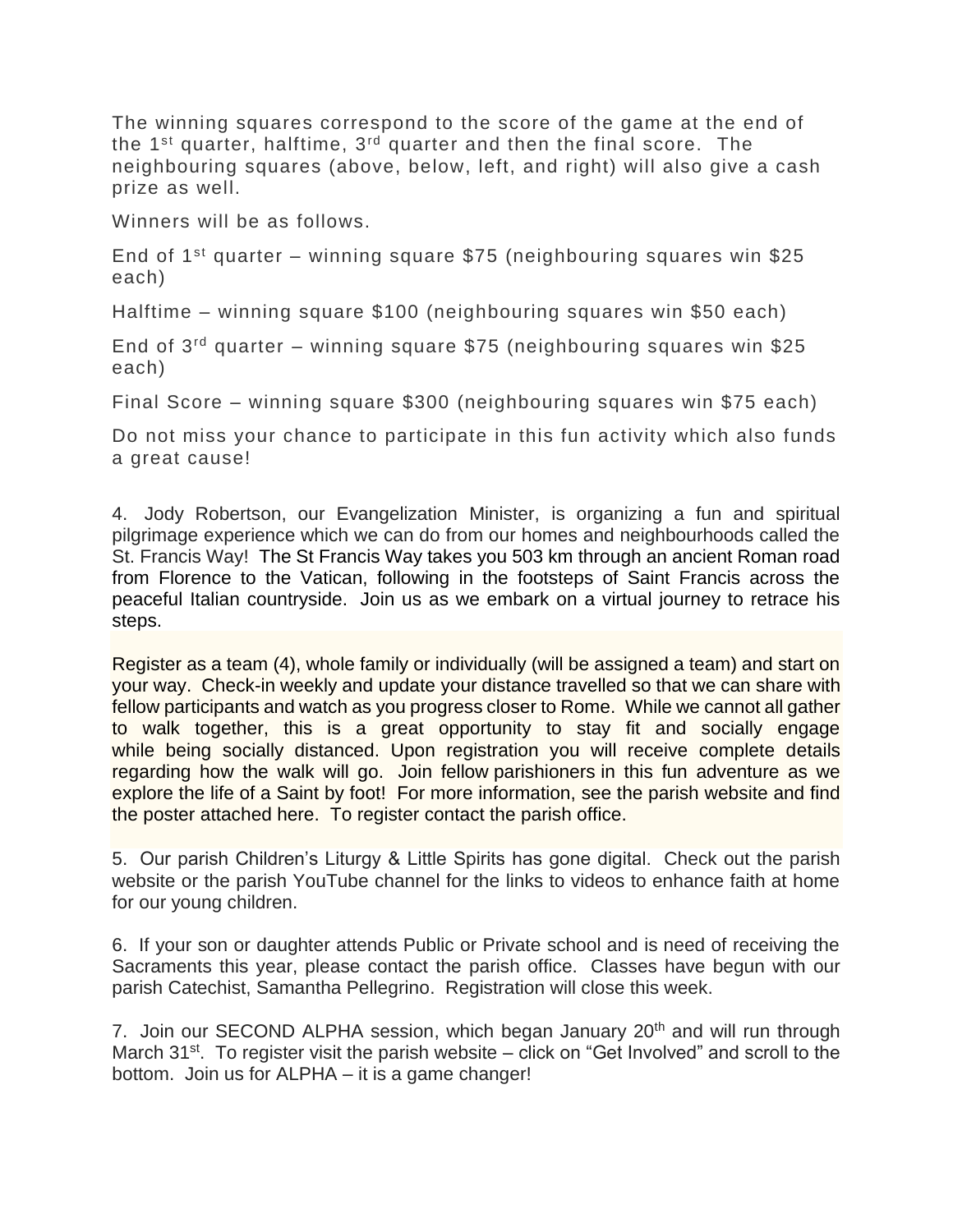8. Please continue to remember the parish regarding financial giving. We rely on your weekly contributions to sustain and build the kingdom of God in our parish. You can drop your offerings off in the boxes following Mass this weekend, drop it off in the outside mailbox, bring it to the parish office all week, or through the etransfer option – [myparishgift@gmail.com.](mailto:myparishgift@gmail.com) Thank you in advance to those families who continue to sustain our parish through their contributions.

9. You will notice that heat has returned to our parish as we installed the new Heating and Air Conditioning units this week (with final tweaks to take place this week). **This project will cost the parish \$120,000** and your generosity is required to meet these costs. Thank you to those who have already stepped up and made donations – to date, we have **currently raised \$31,295 towards the total**. I am asking all parishioners to contribute significantly to this project since we all expect a warm church in the winter and cool church in the summer months. The old units, original to this church building, lasted us 25 years – and for those of us who are homeowners, we know that we certainly 'soaked' every ounce of life out of them. As you make your contribution, please write **"HEATING / AIR"** on the front of your envelope or in the memo line of an etransfer [\(myparishgift@gmail.com\)](mailto:myparishgift@gmail.com) and those funds will be counted towards your tax receipt for the end of the year. Special envelopes will be available to pick up for this project next weekend. Thank you in advance for your assistance.

10. Terri Pauco, Diocesan Family and Youth Coordinator, is promoting an upcoming virtual presentation in partnership with the Niagara Catholic District School Board. It is focused on hospitality, inclusion and acceptance.

# Topic: **Special Education and the Church: How Your Parish Life Can Enhance Your Child's Well-Being**

Date: **Wed. Feb. 3, 2021** Time: **7 – 8pm** Virtual Platform: **Microsoft Teams**

### To Register: **Email your full name, preferred screen name, email address and phone number to [Terri Pauco](mailto:familyandyouth@saintcd.com) – [familyandyouth@saintcd.com](mailto:familyandyouth@saintcd.com) by Monday, February 1, 2021.**

Note: The link needed to join will be emailed to you by Jennifer Lanesse from Niagara Catholic on Feb. 3rd.

As our Catholic community works to evangelize, to be missionary, and bring people back to the Church, persons with disabilities and families who care for individuals with special needs must be part of that conversation. How can our parishes make them feel welcome, supported, and an integral part of church? How can our Catholic schools partner with parishes to assist in this goal? I recommend all families with children with special needs to attend this session.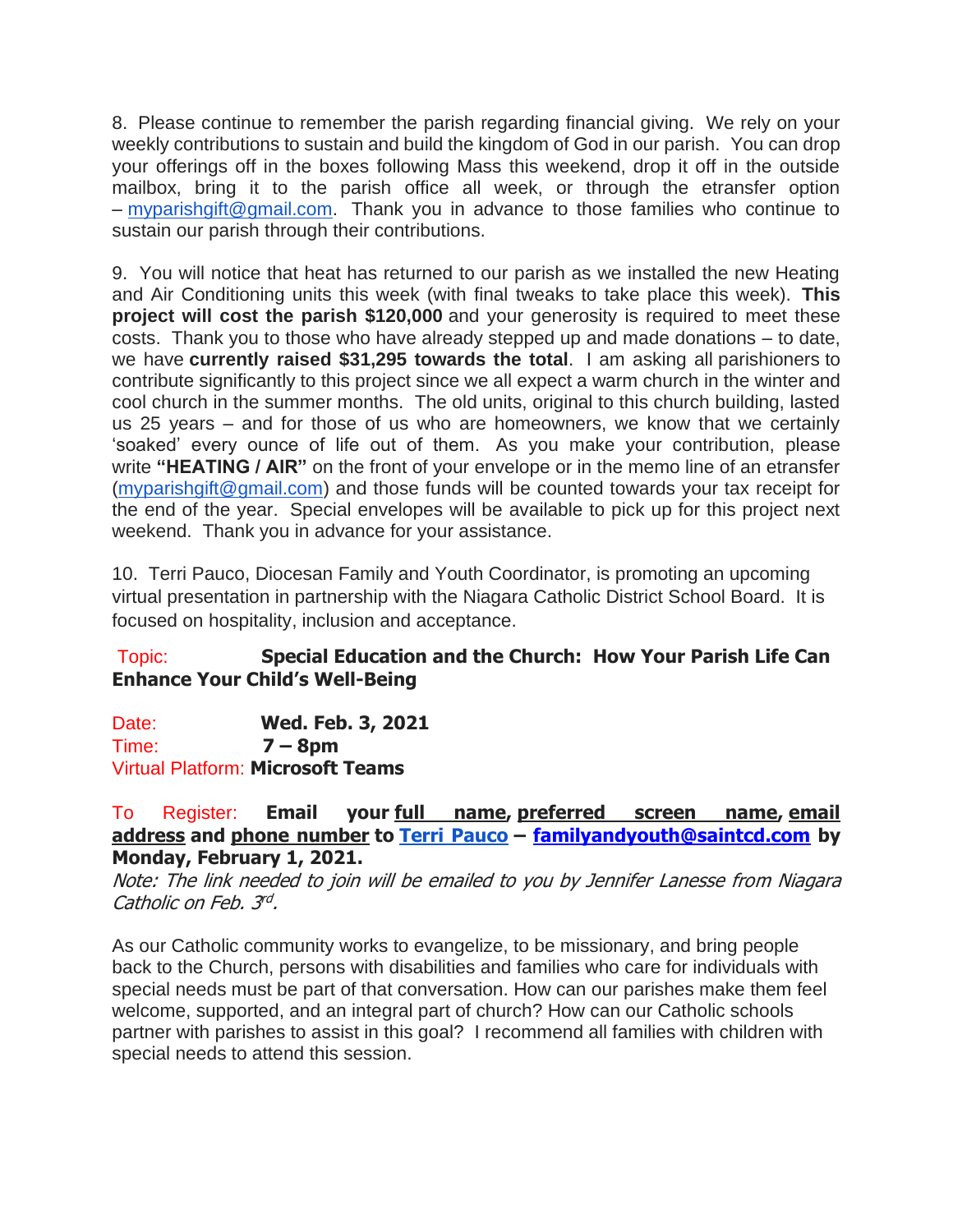11. 2021 envelopes are available for pickup in the foyer of the Church. Please pick up your envelopes for the new year which begins the end of November.

12. 2020 tax receipts are now available for pickup in the foyer of the Church. Thank you for your generosity in supporting the parish this past year.

13. The parish website continues to help so many – visit [www.stjosephgrimsby.ca](http://www.stjosephgrimsby.ca/) – and our social media accounts to help enhance your faith. Also please continue to look at the parish YouTube channel for daily updates.

Facebook - <https://www.facebook.com/StJoesGrimsby/> Instagram - <https://www.instagram.com/stjoesgrimsby/> Twitter - <https://twitter.com/stjoesgrimsby>

The parish YouTube channel once again is - [https://www.youtube.com/channel/UCX5\\_TJMB7GpOw6M0LV8t9pw](https://www.youtube.com/channel/UCX5_TJMB7GpOw6M0LV8t9pw)

14. The parish Bible Study – God Talk - continues with its **next session on Tuesday January 26 at 7:00pm**. We will be finishing the study of the Book of Habakkuk Chapters 2-3, Zephaniah Chapters 1-3, and Haggai Chapters 1-2. Click on the link below and join as you are encouraged to deepen your relationship with God and the study of the scriptures. If you need help setting this up – contact the parish office.

Fr-Rico Passero is inviting you to a scheduled Zoom meeting.

Topic: Fr. Rico Passero God Talk Meeting Time: This is a recurring meeting Meet anytime

Join Zoom Meeting

[https://us02web.zoom.us/j/82763215683?pwd=TnFENVhveEF5VktKem1NMDVMdldzQ](https://us02web.zoom.us/j/82763215683?pwd=TnFENVhveEF5VktKem1NMDVMdldzQT09) [T09](https://us02web.zoom.us/j/82763215683?pwd=TnFENVhveEF5VktKem1NMDVMdldzQT09)

Meeting ID: 827 6321 5683 Password: GodTalk

15. I continue to invite you all to utilize the FORMED.org platform. Again, free to all parishioners, there are NUMEROUS resources for you to check out as an individual and as a family. Free to all parishioners. I have again included the instructions to enroll here:

To log onto FORMED (again FREE to all parishioners)

- Visit [www.formed.org](http://www.formed.org/)
- Click Sign up
- Click I belong to a parish or organization.
- Type St Joseph Grimsby in the "find your parish or organization" box and click on our parish name once it populates
- **Click Next**